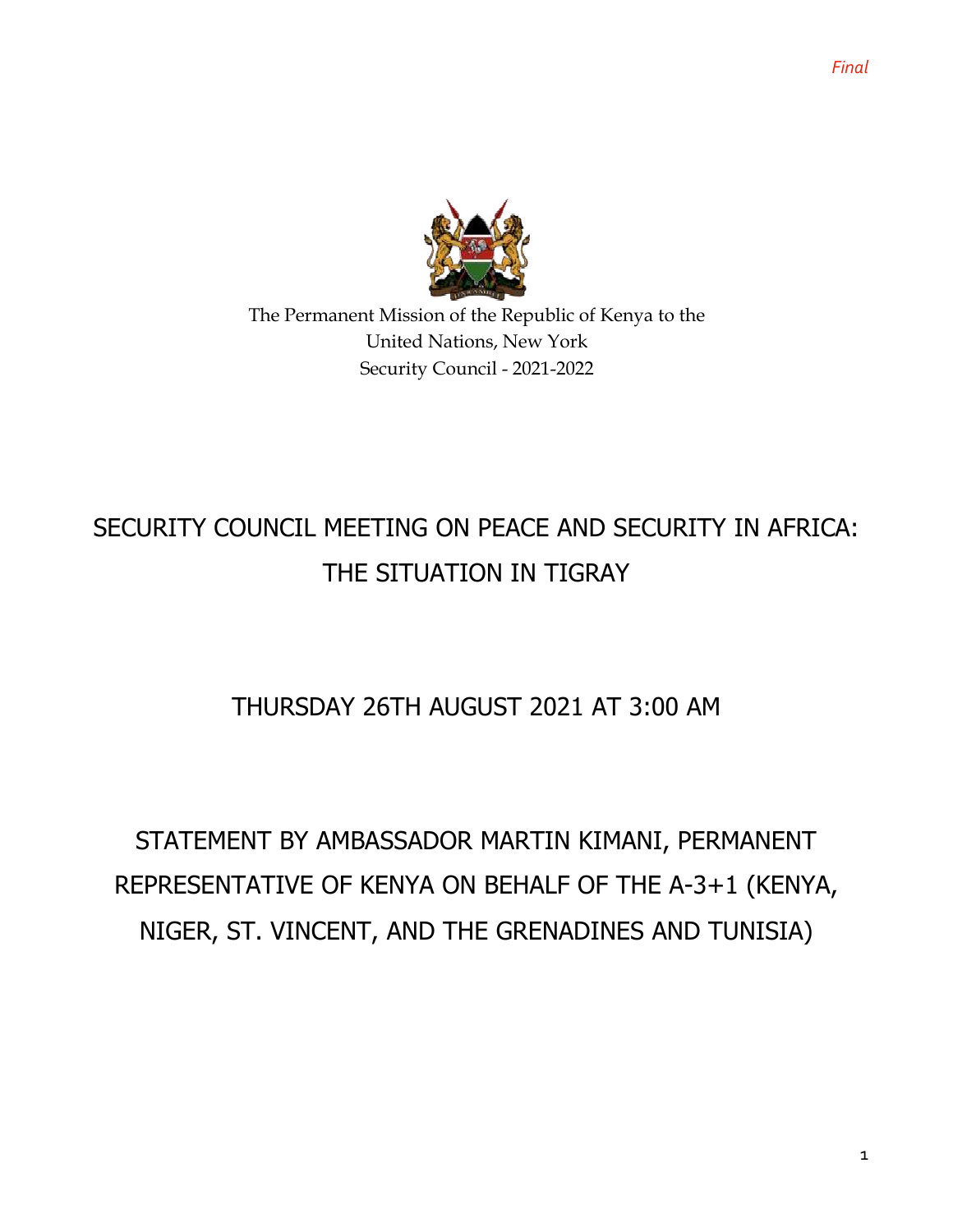*Final*

Mr President,

- 1. I have the honor to make this statement on behalf of the A3+1, namely Kenya, Niger, Saint Vincent and the Grenadines, and Tunisia.
- 2. I thank the Secretary General for his briefing on the latest developments in Ethiopia. We commend his engagement with Ethiopian leadership, the African Union, and regional leaders. We believe that his good offices can play an important role in facilitating a resolution of the current situation.
- 3. We have heard the important information, insights and concerns expressed by our fellow members of the Security Council. We indeed share similar points of view with many of them.
- 4. The violence presently afflicting the people and country of Ethiopia is the product of conflicting views of the country's future. It has erupted and worsened because the country's conflict prevention and resolution tools have, until now, been inadequate to the task.
- 5. The resolution to this crisis requires that we undertake a mediation of the deep divides as part of an Ethiopian-owned process supported by the available Peace and Security Architecture and practices especially those of the African Union.
- 6. As the A3+1, we observe that on every side of the conflict there is a growing perception of ethnic identity being the basis of conflict. The opposed sides give short shrift to each other's grievances, and regard opposition to their own view as illegitimate.
- 7. The opposed constituencies, reflecting the present political character of Ethiopia, are organized along ethnic lines. This makes them uniquely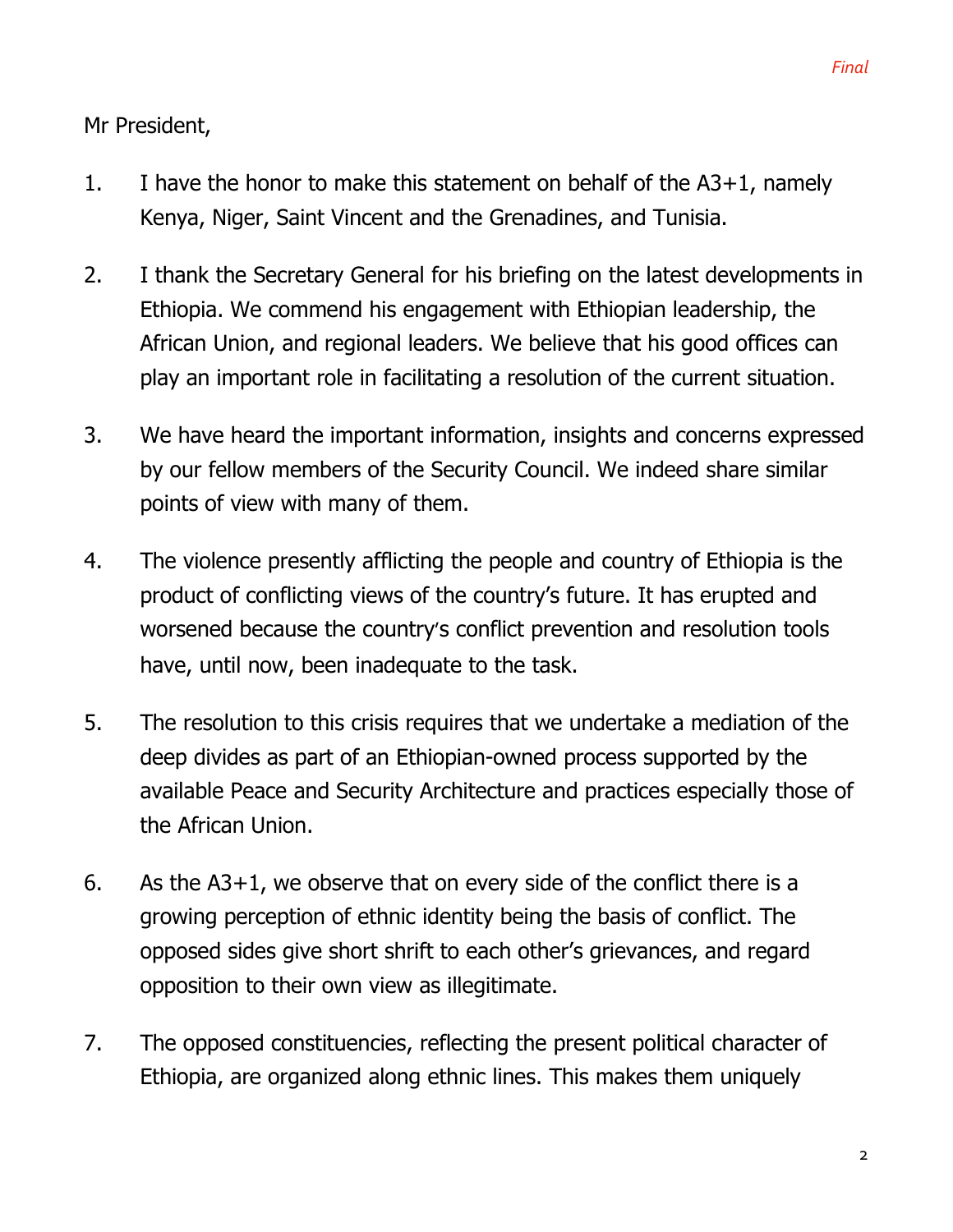dangerous because they easily conflate political opposition to a struggle between ethnicities.

- 8. We have witnessed with profound concern the resulting terrible harms that have befallen innocent civilians. And if the present course is not changed, we fear that it may get far worse.
- 9. We have condemned, and continue to condemn, the violence against civilians. The killings of boys and men not in uniform. The destruction of civilian objects. The confrontations that have led to the blocking of humanitarian aid being delivered to desperate families. In particular we register our strongest protest against the horrific human rights violations and acts of sexual violence perpetrated against girls and women.
- 10. Our values as a continent, as captured with such gravity in the African Union's Constitutive Act, demand 'respect for the sanctity of human life and the condemnation and rejection of impunity'.
- 11. To put an end to this violence, our values must inspire and drive practical action.

### **Mr President,**

- 12. In our last statement on the 2nd of July, we welcomed the democratic aspirations of the Ethiopian people as expressed in the last elections. We return to this important moment for Ethiopia to argue that democracy, above all, is a mechanism for the resolution of serious political differences.
- 13. The democratic mandate awarded by the millions of voters must include every Ethiopian citizen. Even, and perhaps especially, in Tigray, and other parts of the country where the vote was not held due to insecurity.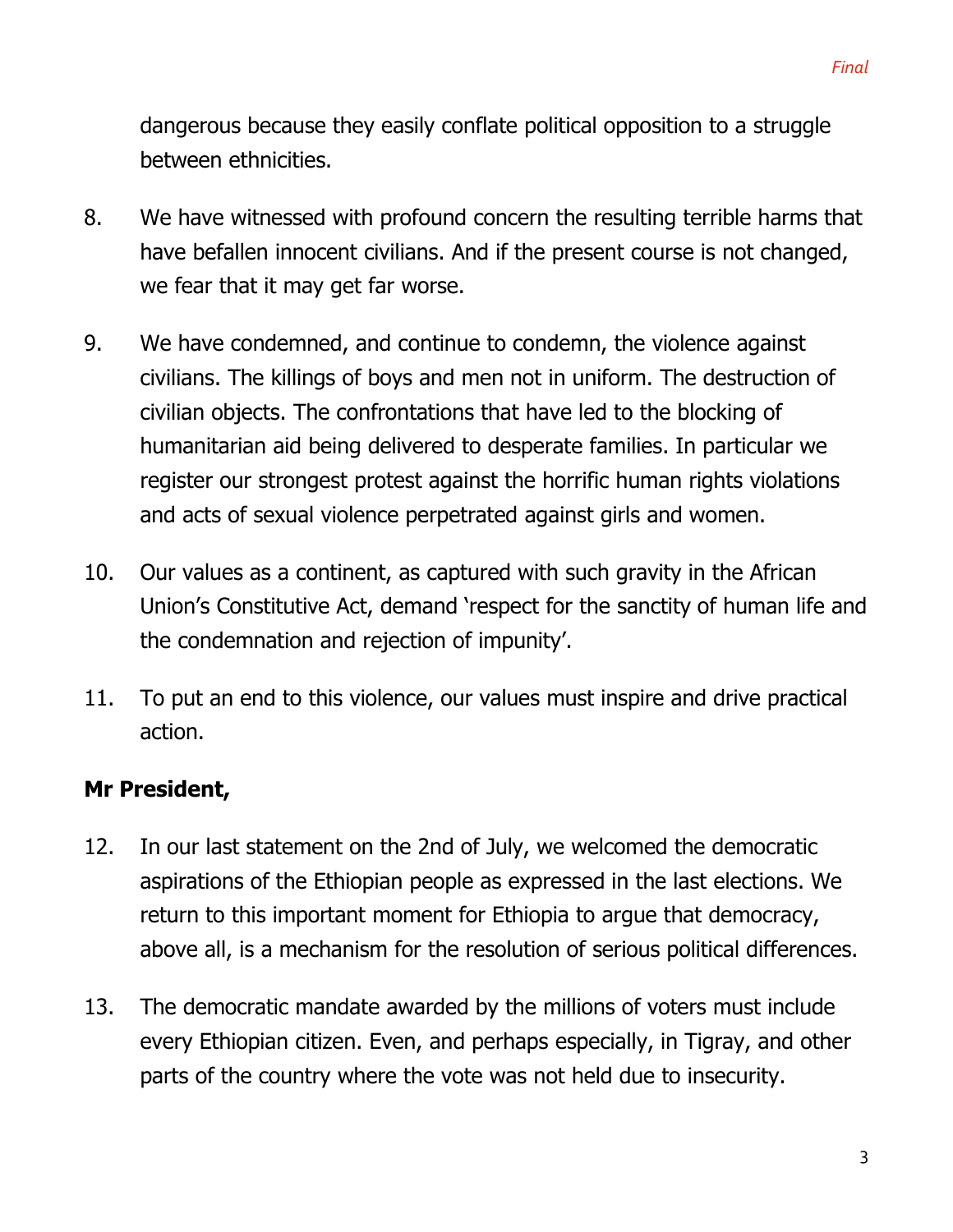- 14. The democratic mandate will only fulfill its potential and fundamental requirement by helping resolve the greatest differences in Ethiopia.
- 15. Excellencies, fellow members of the Security Council, it is not easy to move from violent confrontation to the negotiating table. This was why on 2nd July we recommended use of the mechanisms available in Africa's Peace and Security Architecture underpinned by our Constitutive Act.
- 16. Foremost among these mechanisms, and that is available to Ethiopia immediately, is the 'right of Member States to request intervention from the Union in order to restore peace and security.'
- 17. We welcome the appointment by the Chairperson of the African Union Commission of former President Olusegun Obasanjo as the High Representative of the Horn of Africa region. His mandate is to promote peace, security and stability on behalf of the region. We urge all regional leaders and the broad international community to lend him every assistance particularly as he supports a peace process in Ethiopia.
- 18. The process must promote and protect human and peoples rights.
- 19. It must be clear in assuring the sovereignty, territorial integrity, and independence of Ethiopia.
- 20. It should be genuinely inclusive to promote unity, solidarity, cohesion, and cooperation among the peoples of Ethiopia and the Ethiopian State.
- 21. To allow space for it, we therefore urge the Government of Ethiopia to remove all legal, administrative and security barriers to a political dialogue. No matter what has come to pass, the Government needs to acknowledge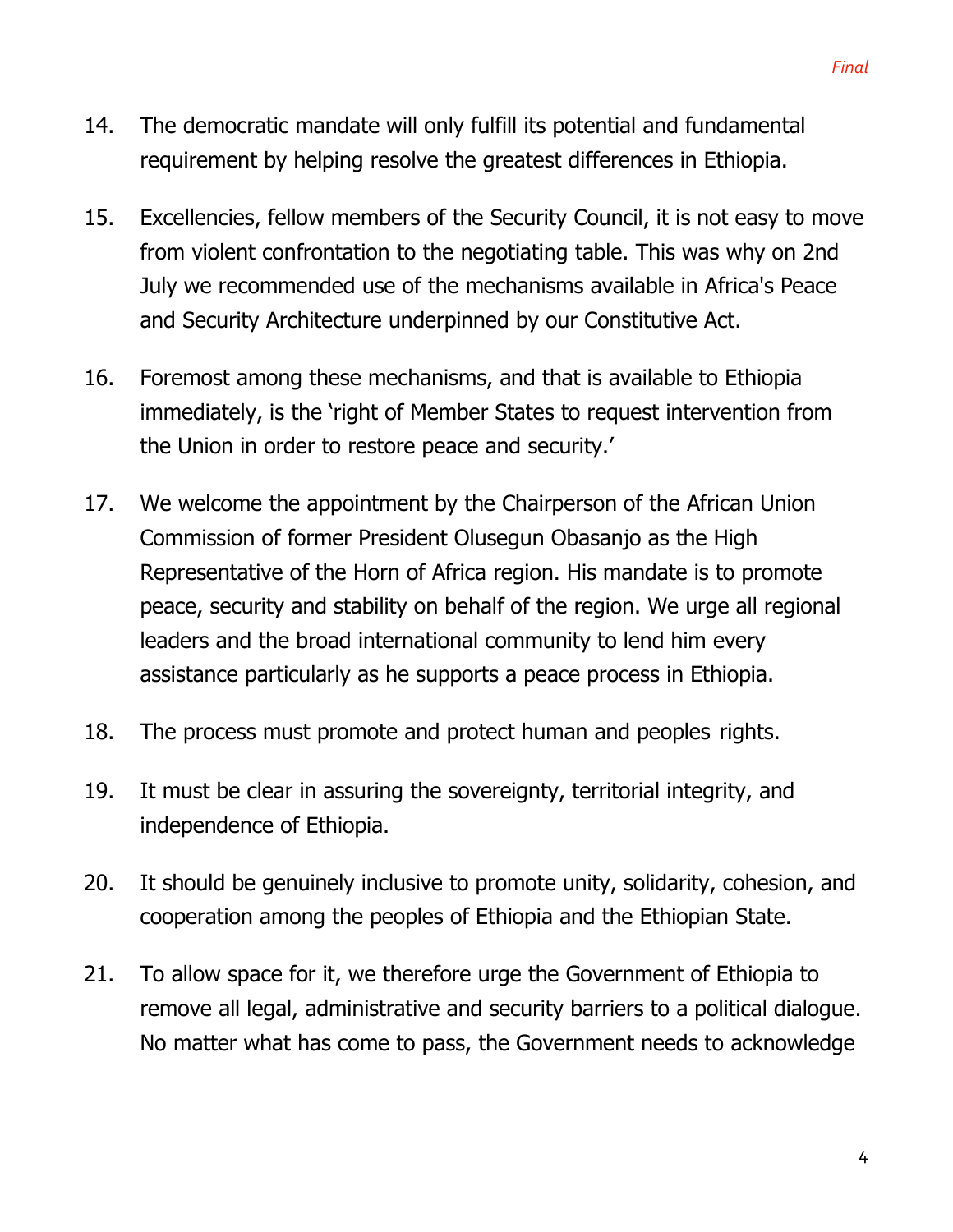the existence of legitimate grievances, and to understand that they must be resolved peacefully.

- 22. We must also pronounce our concern and caution about the rallying of the civilian population to the conflict. Though it may be intended to marshal the patriotic spirit of the people, it can lead to an uncontrollable spiral of violence and bloodshed. There are those who will take it to be an invitation to acts of collective punishment against civilians.
- 23. This is the time for leadership to urge calm, to give confidence that the country has the ability to overcome even this greatest of challenges with its growing democratic instincts.
- 24. To the armed actors in Tigray, the TPLF or the TDF, we urge the withdrawal from neighboring regions, and a halt to the rallying of other armed actors. The further they advance outside Tigray, the greater the danger to the people on whose behalf they claim to be acting.
- 25. Escalating political tensions in other parts of the country will not solve the crisis, it will only widen the divide.
- 26. The TPLF must leave no doubts lingering that they will ever play any part in compromising the political independence and territorial integrity of Ethiopia which all members of the African Union are obliged to defend.
- 27. In addition, we recommend the spirit of the following steps to all Ethiopian leaders, understanding that they are not easy to implement them.
	- 1. Make immediate announcements, to all citizens, and to all militia and armed units, that the targeting of civilians, and particularly women is unacceptable and must stop immediately.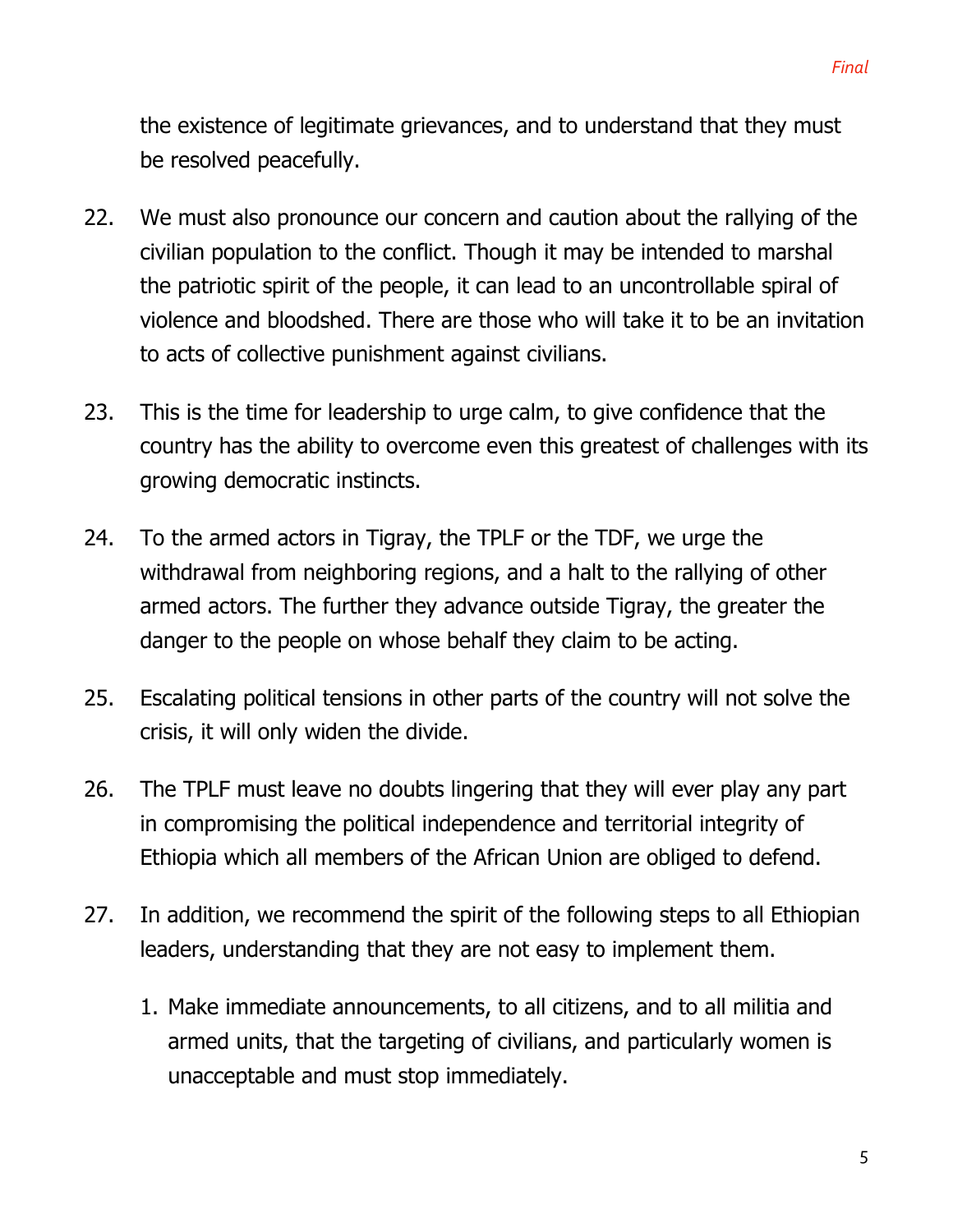- 2. Deconflict military movements in Tigray, Afar and Amhara to enable unfettered access to humanitarian aid before famine returns to any part of Ethiopia. It is important that lines of communication between military leaders be opened for this purpose.
- 3. Announce a willingness to stop hostilities and to engage in ceasefire.
- 4. For the parliament just voted into office. Peace cannot be made with a political movement that has been labeled as a terrorist group. Parliament should prepare to lift this designation to allow for direct contact and negotiation with armed actors opposing the government.
- 5. For the government, tangibly demonstrate an embrace of the people of Tigray by resuming the provision of basic services to them.
- 6. Accept the good offices of the African Union, the region, and the UN Secretary General as bridges to mediation and peacebuilding.
- 28. To this Security Council and the International Community, we make the following recommendations.
	- 1. We call for the government of Eritrea to withdraw its forces from Ethiopia and embrace the role of peacebuilding.
	- 2. We urge wealthy countries and organizations to provide adequate resources to the humanitarian campaigns in Ethiopia.
	- 3. We call for the UN Development Programme, the World Bank, the IMF, and all of Ethiopia's creditors to deliver an economic recovery package to implement the moment political mediation is underway.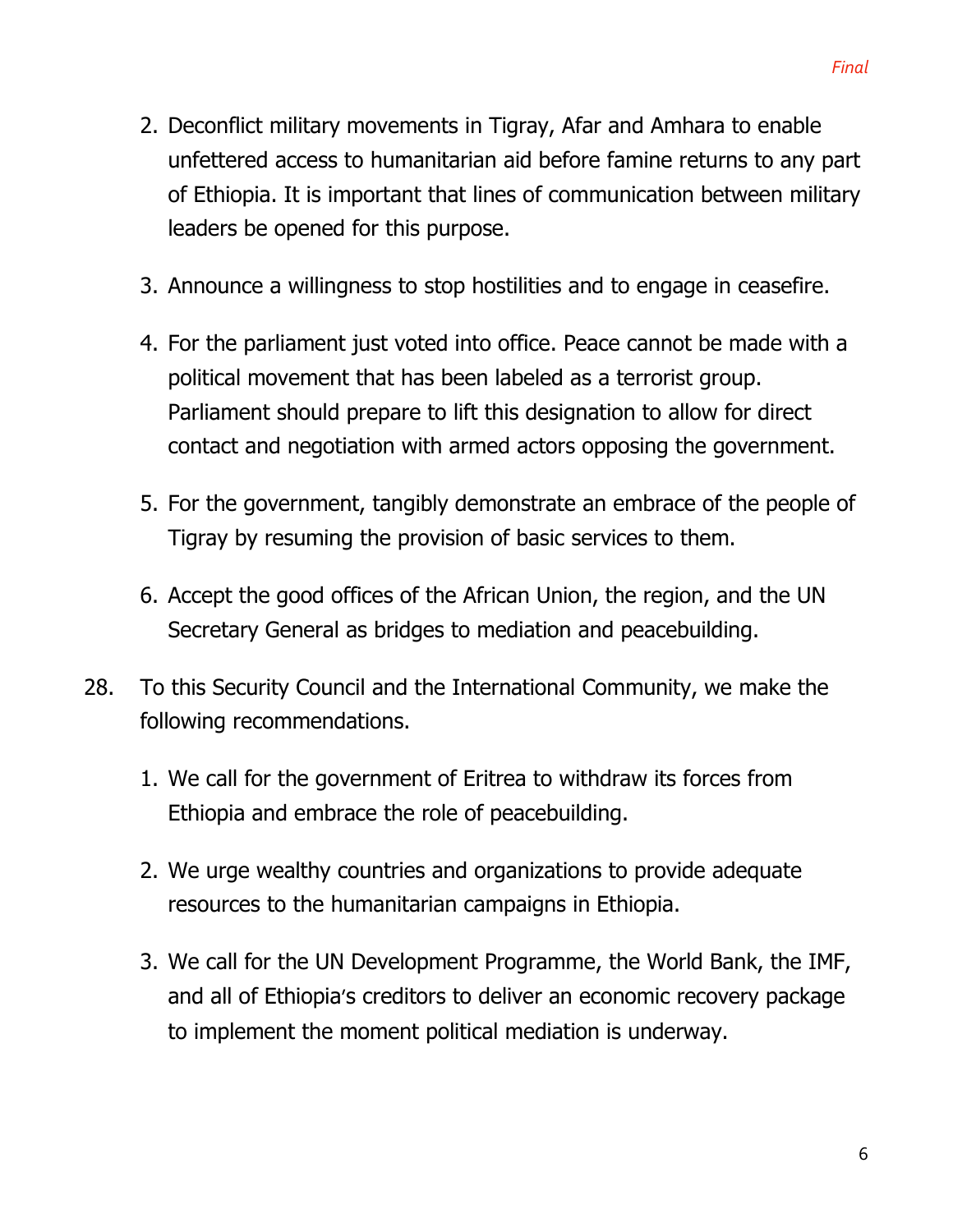- 4. We urge caution in the use of any unilateral coercive sanction measures that risk Ethiopia's economic collapse. Their use will only worsen the humanitarian crisis.
- 5. To the African Union, we call for a reenergizing of the peace and security architecture. We have seen that its powerful capabilities contribute to resolving many conflict situations in the continent, and we believe they can be used in Ethiopia.

### **Mr President**

- 29. Allow us to conclude with a final caution. War is seductive. There are those who today in Ethiopia call for it be given a chance. Such an attitude taps into a deep human desire for the clarity that enmity appears to offer. It promises simplicity instead of painful compromise, the annoying need to listen to the other, and the frustration that comes from trying to appreciate complexity.
- 30. The Ethiopia of old inspired and rallied Africans. It had challenges, it had known war and subjugation among and between its peoples. But its successful resistance to colonialism, racism and fascism rallied our spirits.
- 31. As Africans, we are conscious that this is our historical moment to recover our march to prosperity, peace and independence from the actors who prefer us weak and divided. Ethiopia must not tap into its glorious history to solely grasp the grievances that lead to anger and hatred. Instead, Ethiopians must find in their past the prominent lessons of compromise, unity and peace.